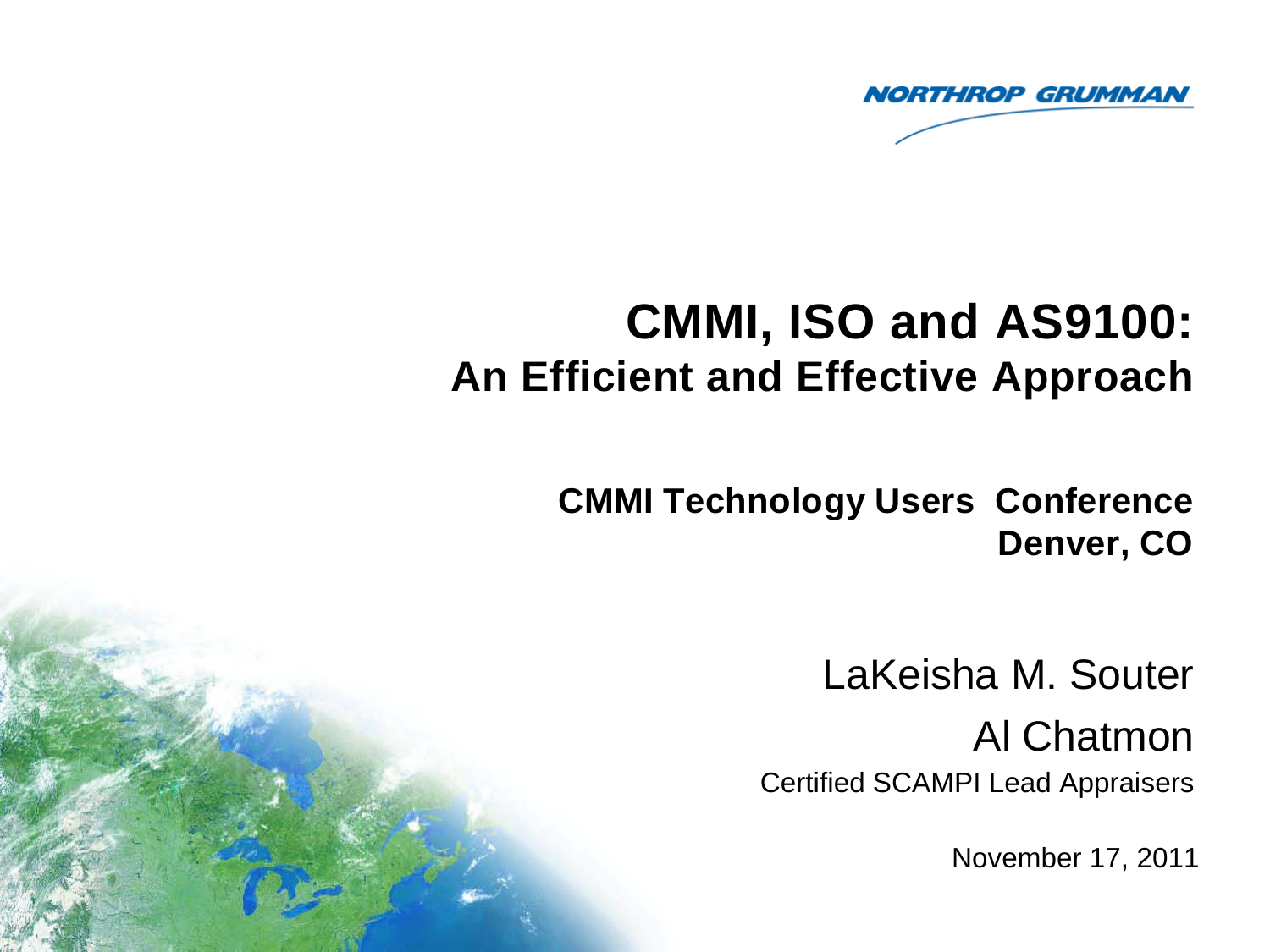



- Standards: A Necessity for Doing Business
- Standards Across Our Organization
- An Integrated Approach
- Standards Comparisons
- Steps to Developing and Integrated Approach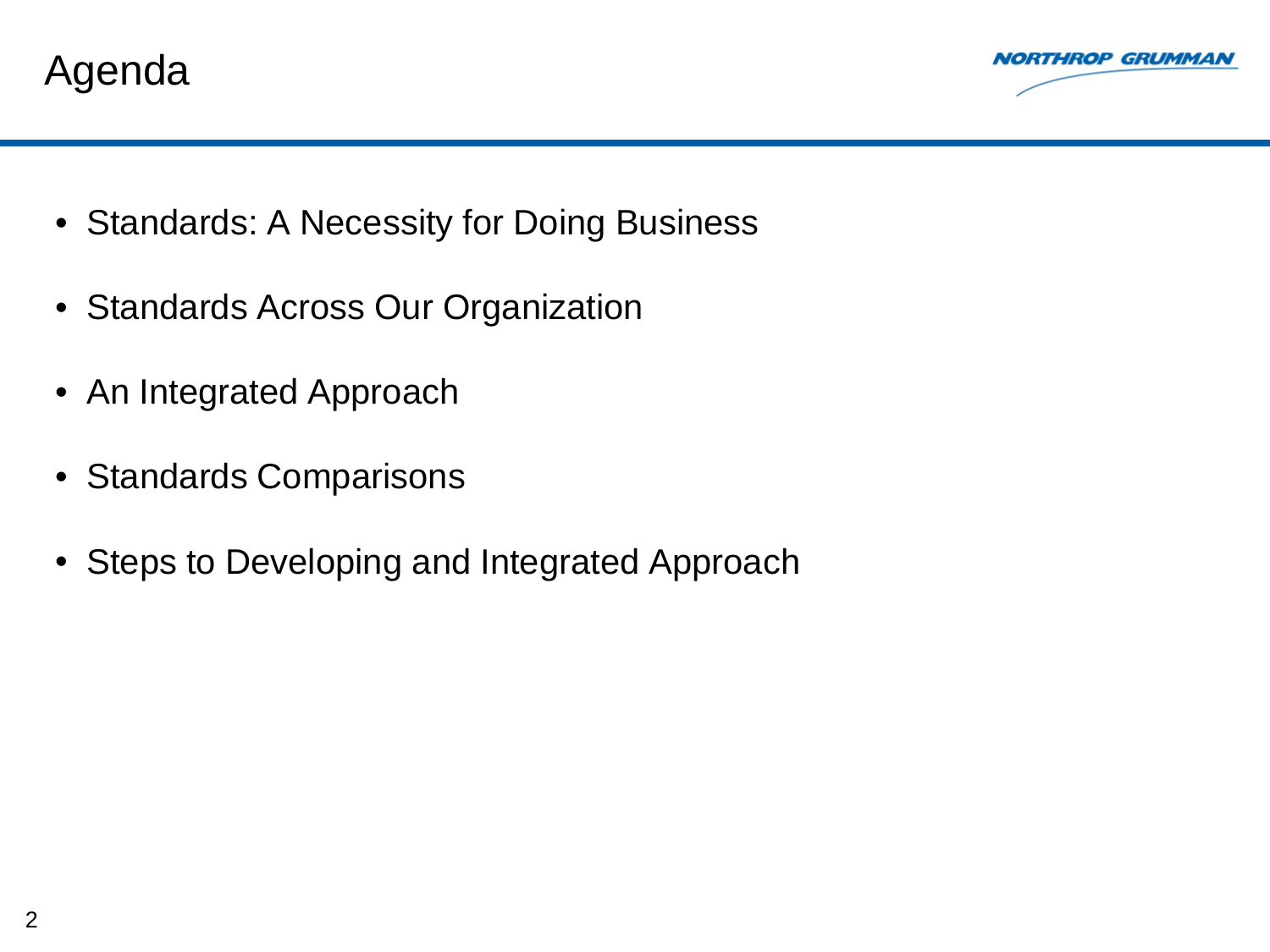Compliance Standards: A Necessity for Doing Business



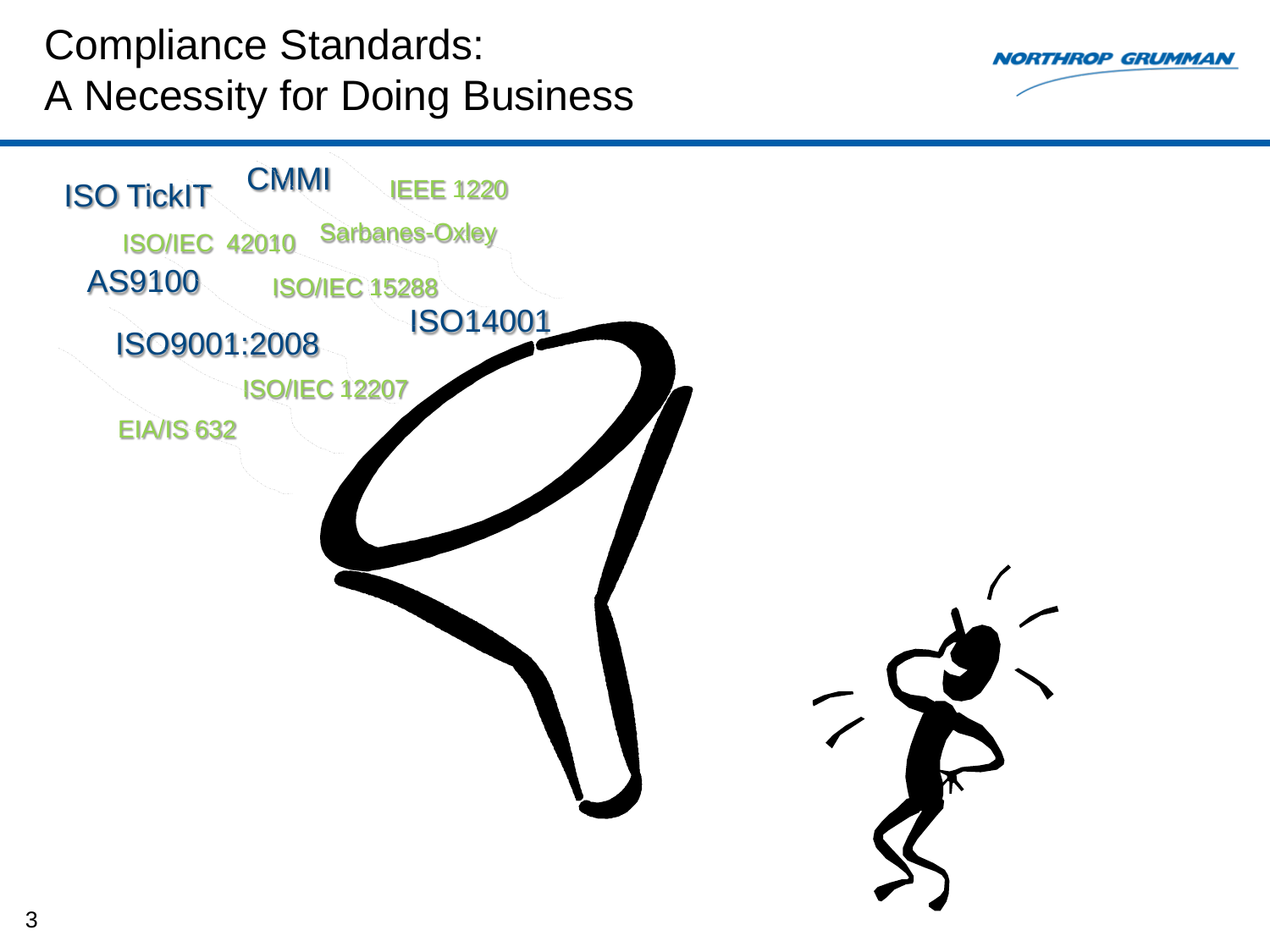#### NGES Standards Compliance and Certifications

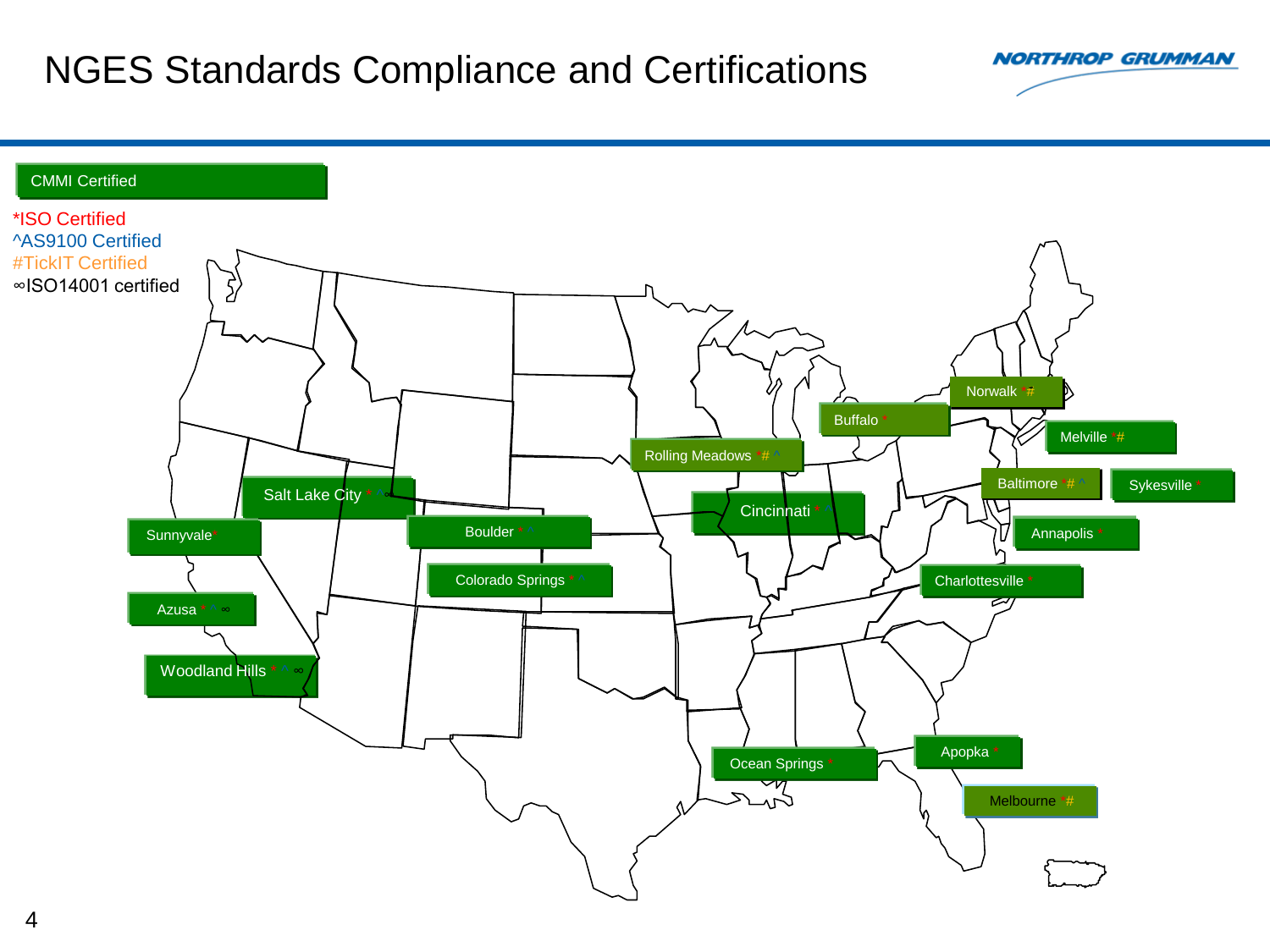

| <b>For Our</b><br><b>Customers</b> | Innovative, high-performance, affordable products and services,<br>delivered on time and with the promised performance, quality and<br>reliability, that ensure our customers' success in their operations      |
|------------------------------------|-----------------------------------------------------------------------------------------------------------------------------------------------------------------------------------------------------------------|
| <b>For Our</b>                     | Business performance that is predictable and reliable, delivering                                                                                                                                               |
| <b>Shareholders</b>                | sustained returns on shareholders' investments                                                                                                                                                                  |
| For the                            | Technical and business processes that are faster, more profitable, and                                                                                                                                          |
| <b>Corporation and</b>             | able to deliver products and service with more performance, better                                                                                                                                              |
| the Sector                         | quality, and lower cost than our competitors                                                                                                                                                                    |
| <b>For Our</b>                     | Deliverable products & services and internal technical & business                                                                                                                                               |
| <b>Businesses &amp;</b>            | processes that ensure our ability to meet or exceed the contract                                                                                                                                                |
| <b>Programs</b>                    | commitments we have made.                                                                                                                                                                                       |
| <b>For Our</b><br><b>Employees</b> | A work environment that makes it easy for employees to apply their<br>natural talents with passion and excellence and to gain new skills and<br>capabilities that will open up future opportunities for success |

Compliance is the cost of doing GOOD business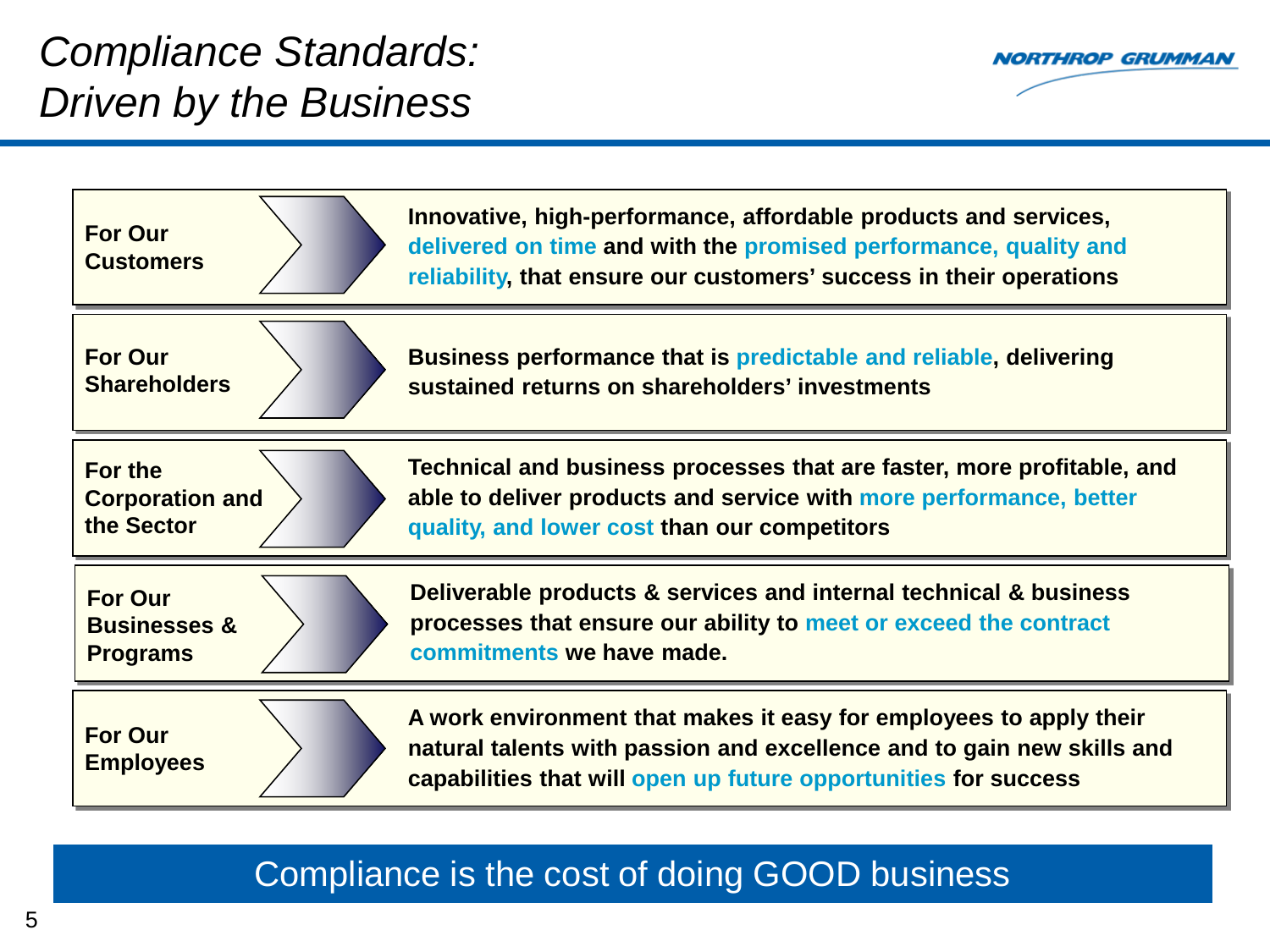#### The CMMI® (Capability Maturity Model Integration) model

- It is a model with 22 inter-related process areas grouped by category: Engineering, Support, Project Management, Process Management
- It is used to measure project management and development activities across project lifecycles.
- The CMMI is a process model that:
	- Is a collection of industry best practices
	- Contains a framework for organizing and prioritizing process improvement activities
	- Is used to emphasize the alignment of process improvement objectives and organizational business objectives



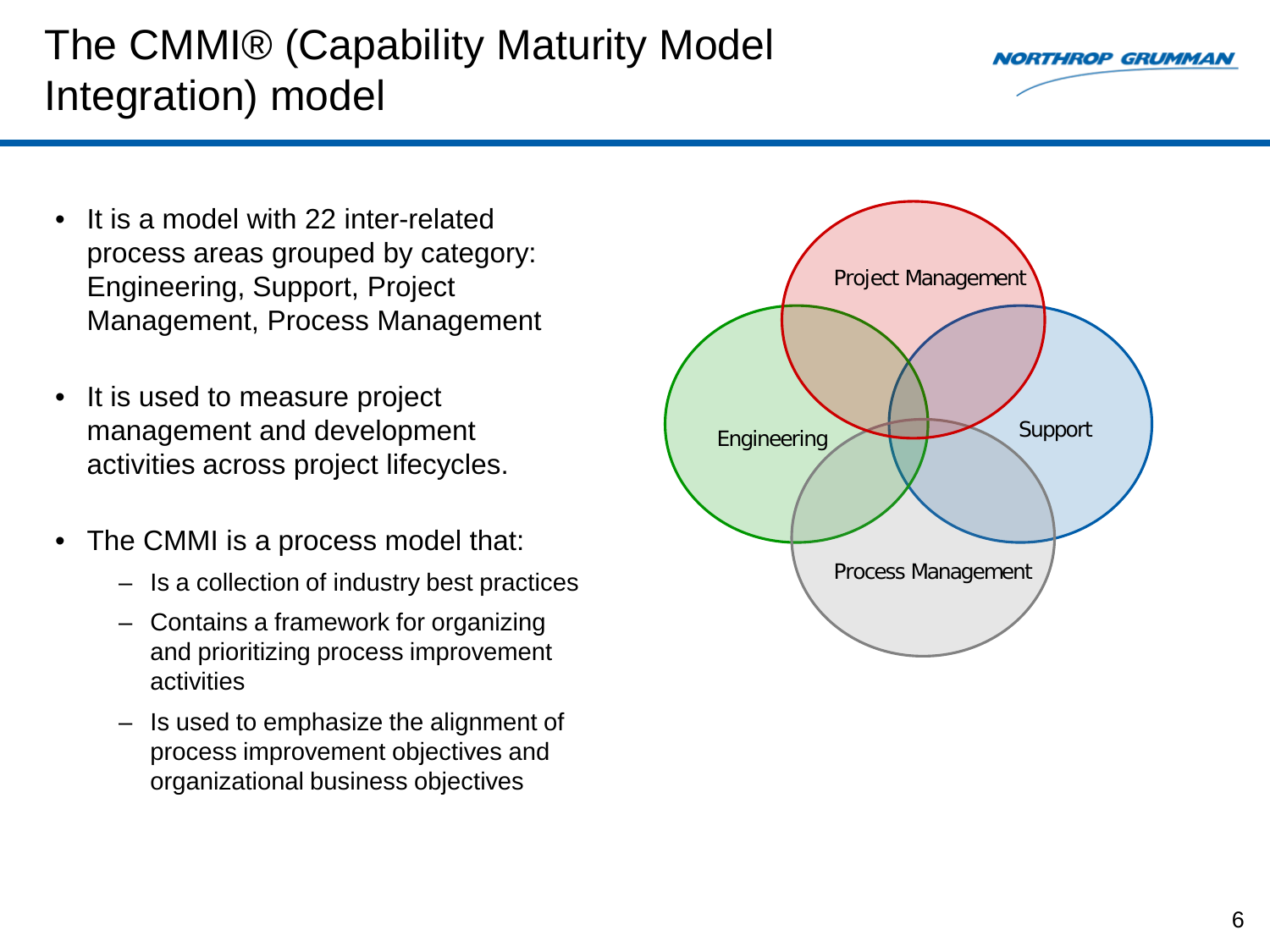

# ISO: The Quality Management System



Figure 1 - Model of a process-based quality management system

ational Orcanization for Standardizatio

### • Section 4: Quality Management System

- Section 5: Management **Responsibility**
- Section 6: Resource Management
- Section 7: Product Realization
- Section 8:Measurement, Analysis and Improvement

#### We use ISO to meet the needs of customers and other stakeholders.

C ISO 2008 - All rights reserved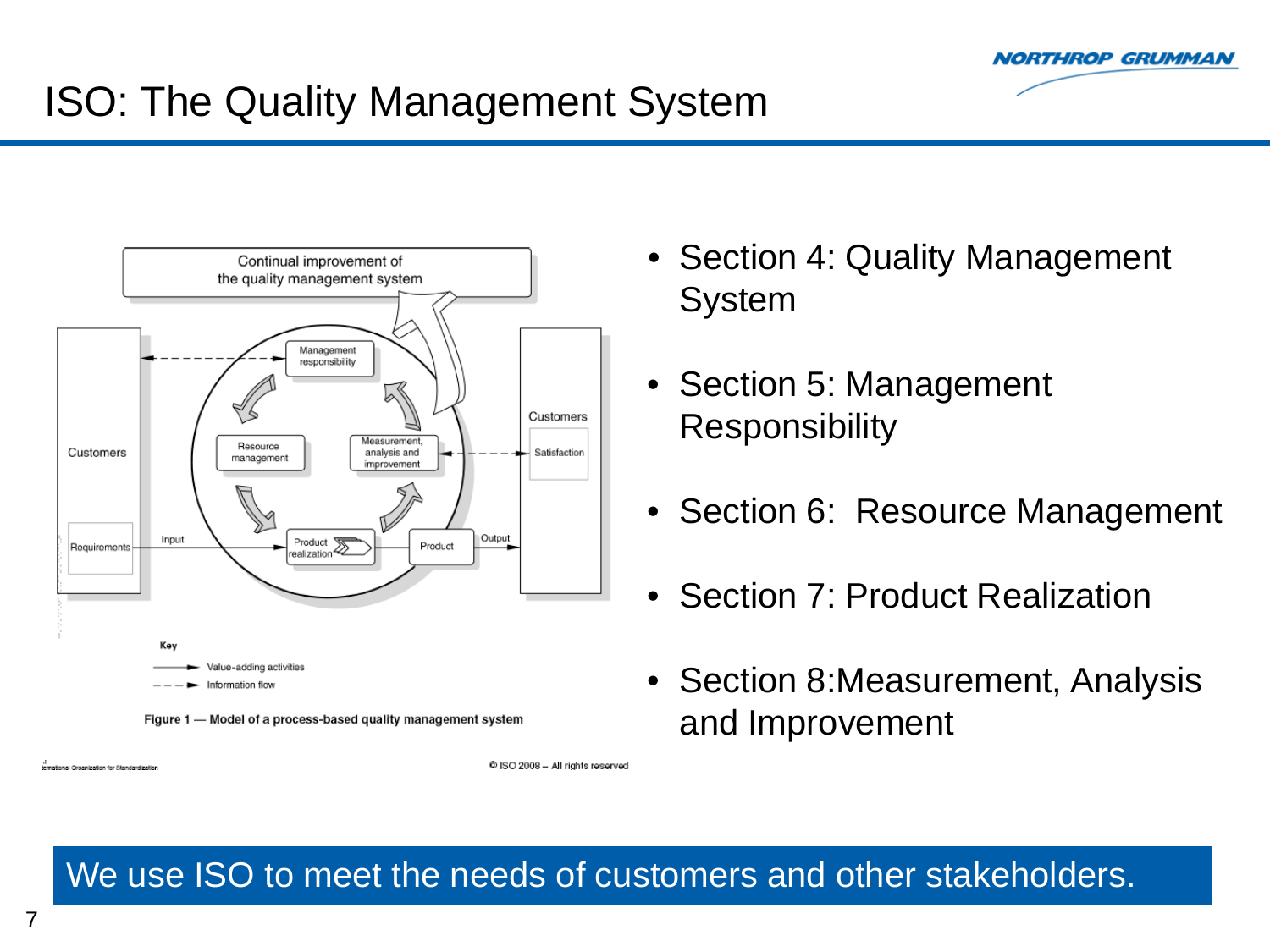



- AS 9100 Quality Systems Aerospace Model for Quality Assurance in Design, Development, Production, Installation and Servicing
	- **AS9100** is a widely adopted and standardized quality management system for the aerospace industry
	- The current version of AS9100 aligns the standard with ISO 9001:2008 and has extra requirements regarding Regulatory Compliance and the following aerospacesector specific requirements: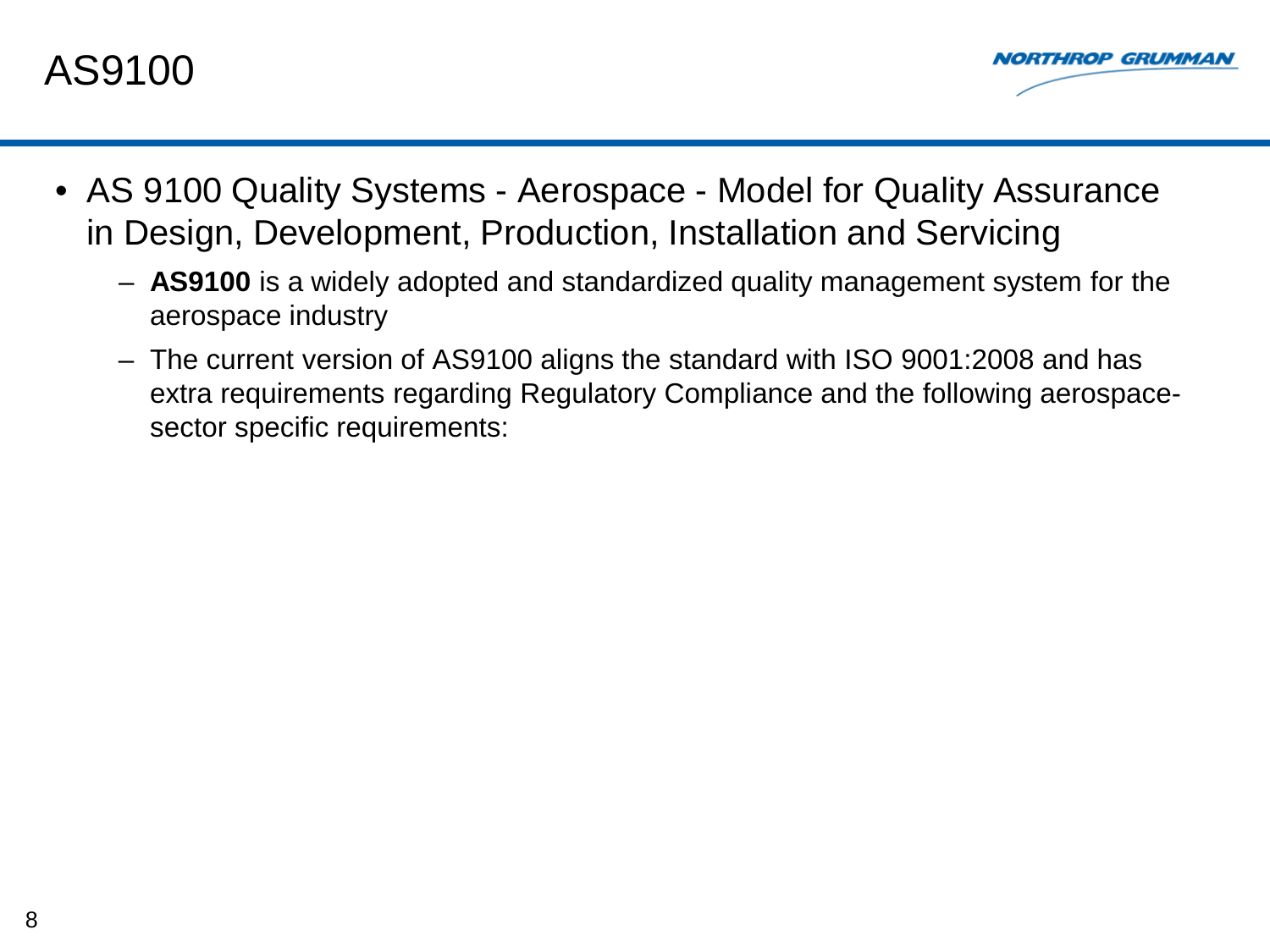

- ISO 14001:2004 specifies requirements for an environmental management system
- Enable an organization to develop and implement a policy and objectives which take into account legal requirements and other requirements to which the organization subscribes, and information about significant environmental aspects. It applies to those environmental aspects that the organization identifies as those which it can control and those which it can influence. It does not itself state specific environmental performance criteria.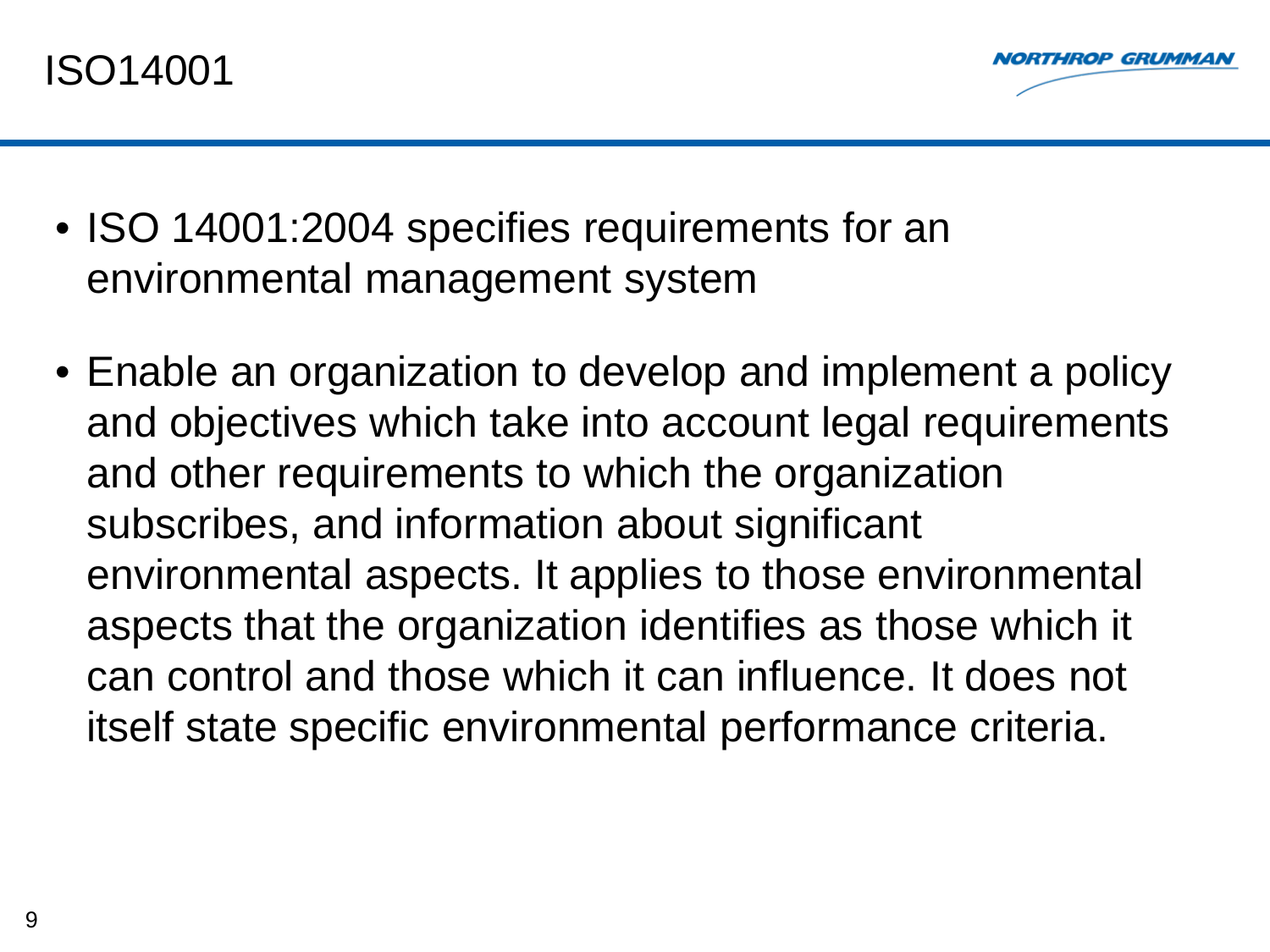

- ISO TickIT is a quality-management certification program for software development
- Major objective was to provide industry with a practical framework for the management of software development quality by developing more effective quality management system certification procedures. These involved:
	- publishing guidance material to assist software organizations interpret the requirements of ISO 9001
	- training, selecting and registering auditors with IT experience and competence, and
	- introducing rules for the accreditation of certification bodies practicing in the software sector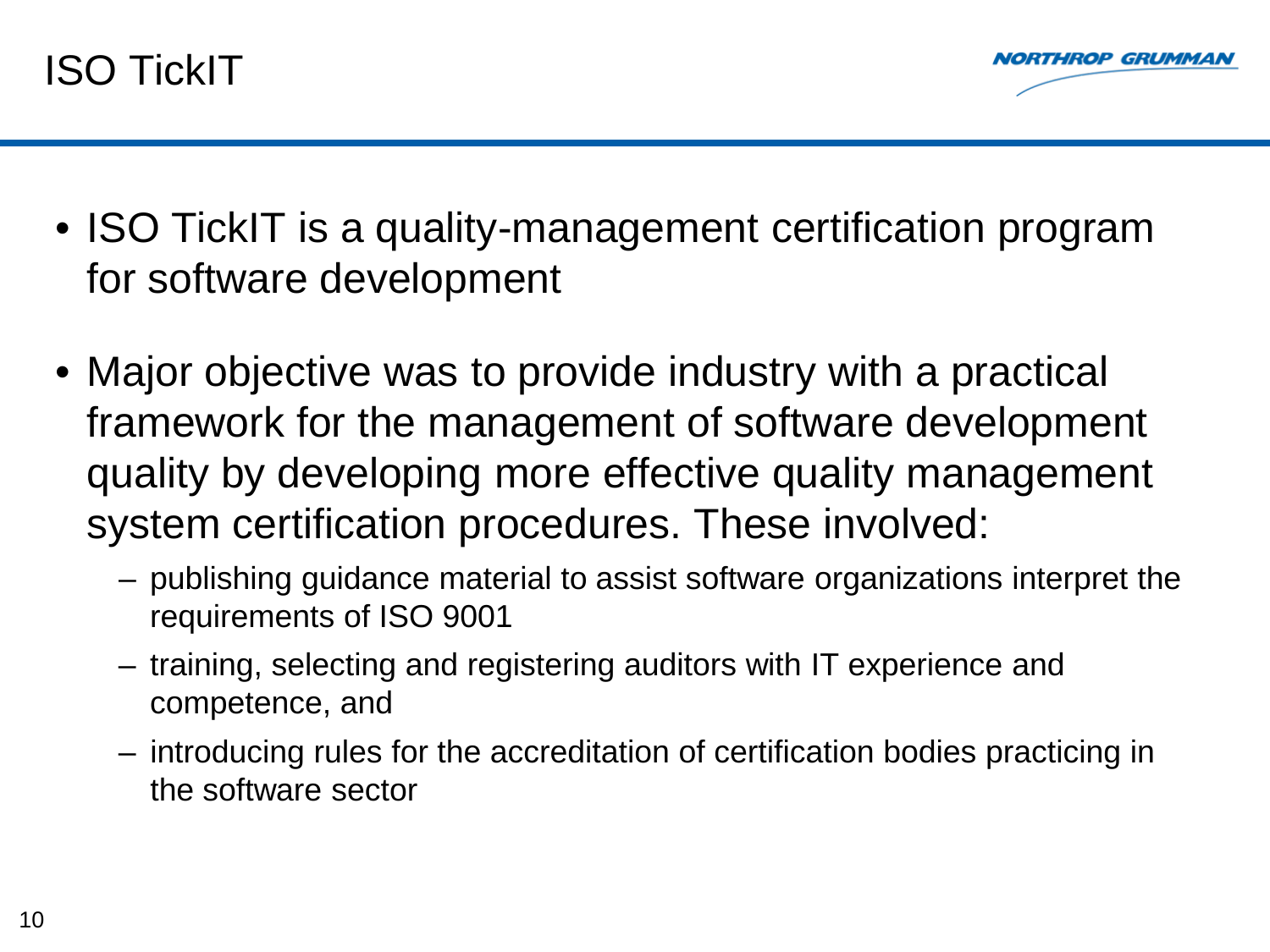

Develop an organizational process for each major standard.

- AS 9100 Organizational Process • AS 9100 Rev. C **The Committee of the Committee**
- CMMI 1.3  **CMMI Organizational Process**
- ISO 9001:2008 **ISO 9001Organizational Process**
- ISO TickIT **⇒ ISO TickIT Organizational Process**
- ISO 14001
- Sarbanes-Oxley Act of 2002

What do you do when there are multiple compliance requirements?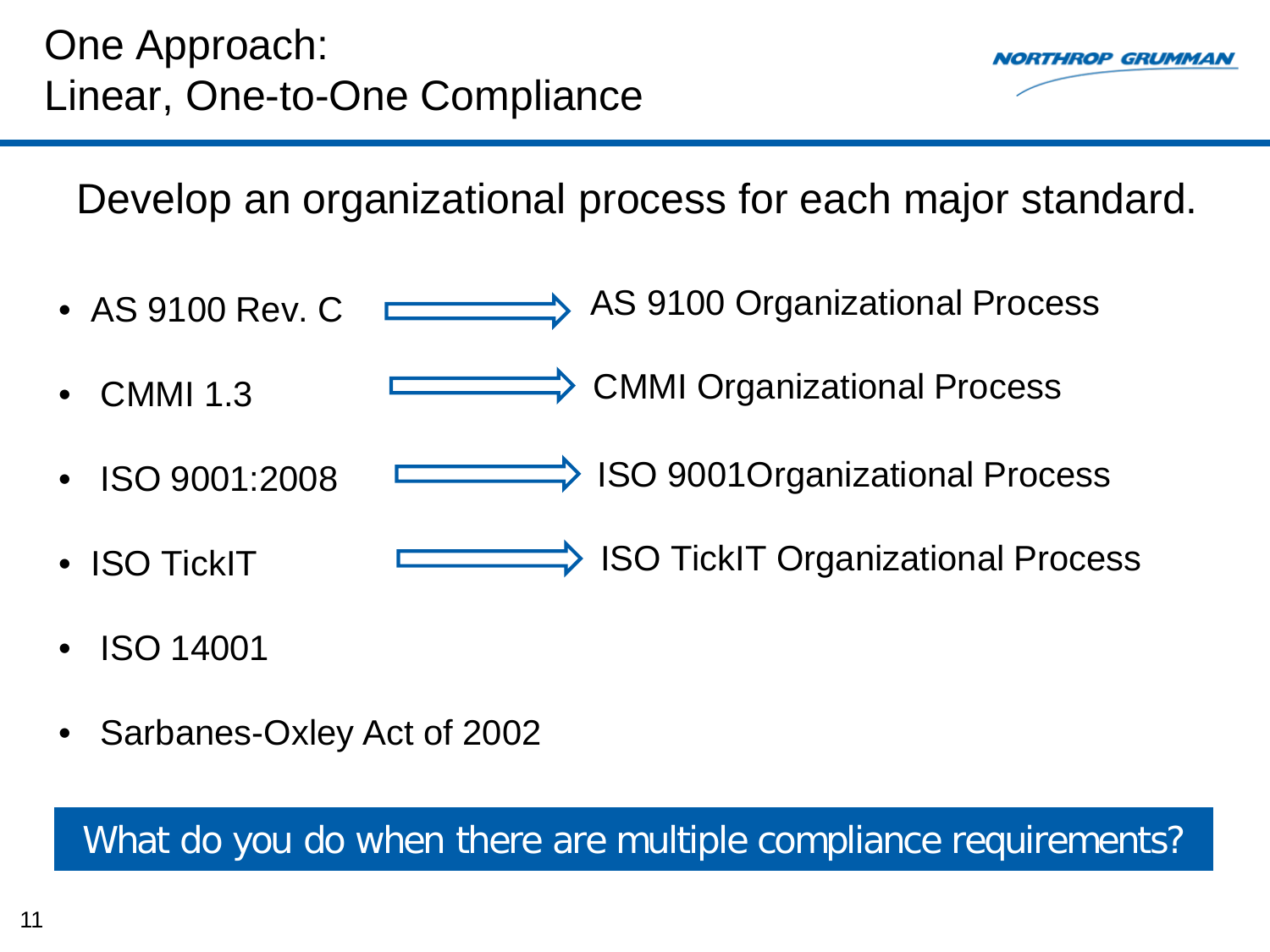#### Our Approach: Integrated Enterprise Process



... A Fundamental Competitive Advantage

- Complies with key standards
- Encourages integration of all disciplines

- Eliminates duplications
- Implements "good" approaches to resolving "conflicts" between standards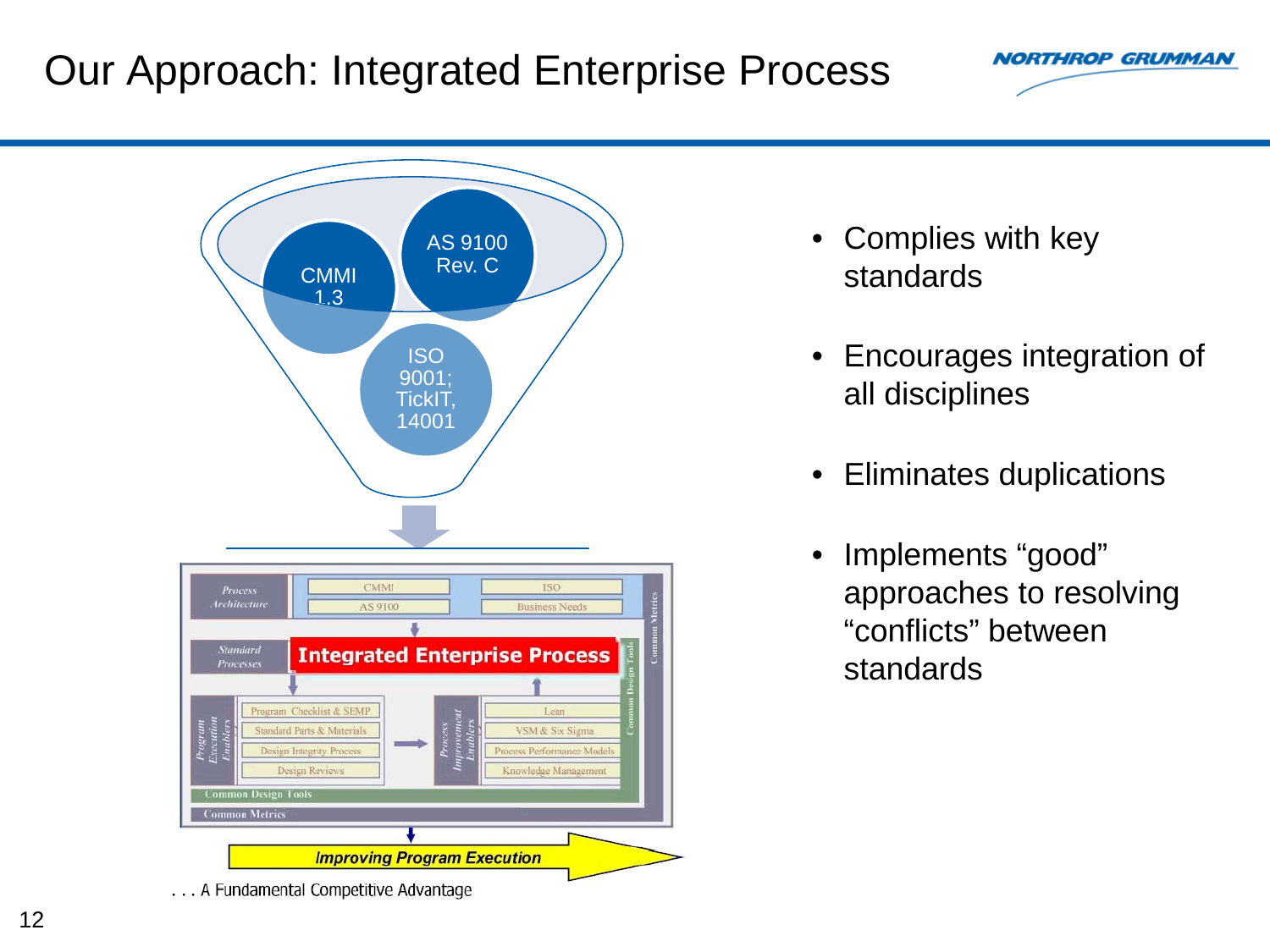#### CMMI's OSSP vs. ISO's QMS (1 of 2): How did we balance the two?





#### CMMI OSSP - a collection of definitions of the processes that guide activities in an organization.

QMS – organization's processes for management activities, provision of resources, product realization, measurement, analysis and improvement.

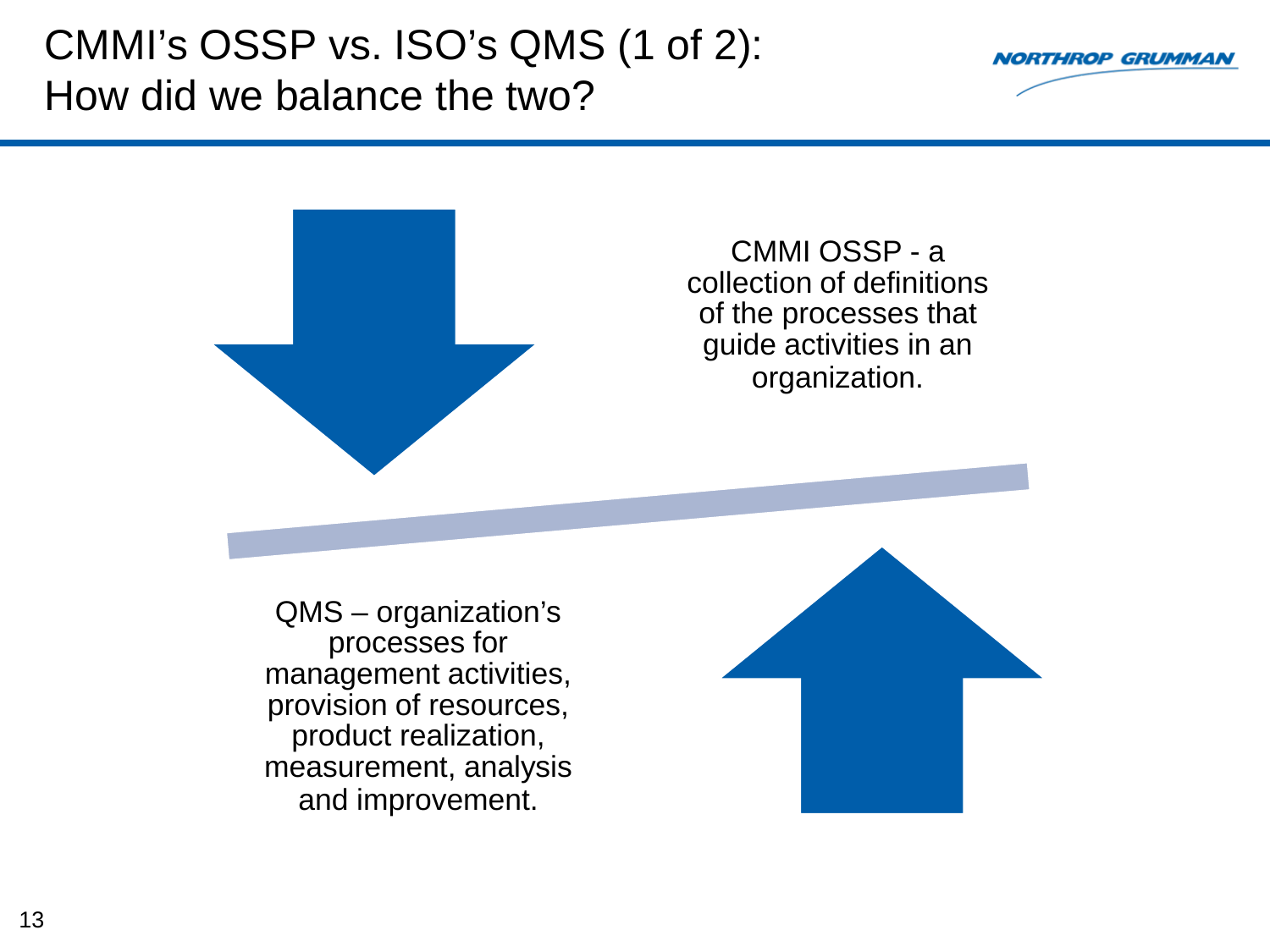#### CMMI's OSSP vs. ISO's QMS (2 of 2): Compliance Matrixes

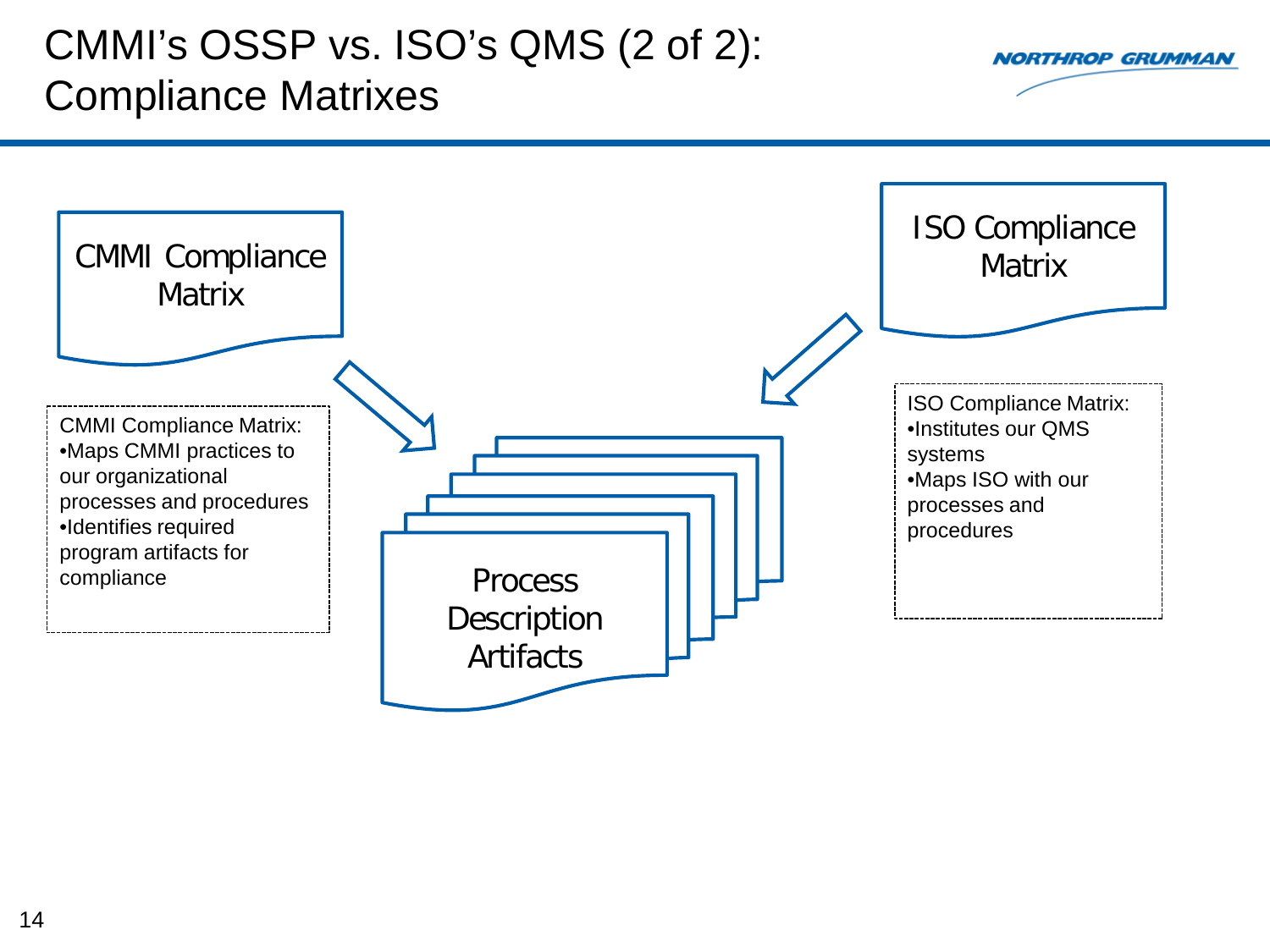### CMMI Evaluations vs. ISO Internal Audits: How did we balance the two?





#### CMMI's Objective Evaluation (PPQA) involve:

- •Objectively evaluating performed processes and work products against applicable process descriptions, standards, and procedures
- •Identifying and documenting noncompliance issues
- •Providing feedback to project staff and managers on the results of quality assurance activities
- •Ensuring that noncompliance issues are addressed

ISO's Internal Audits are conducted at planned intervals to determine whether the quality management system

•Conforms to the planned arrangements (product realization plan), to the requirements of the ISO standard, and to the quality management system requirements established by the organization, and

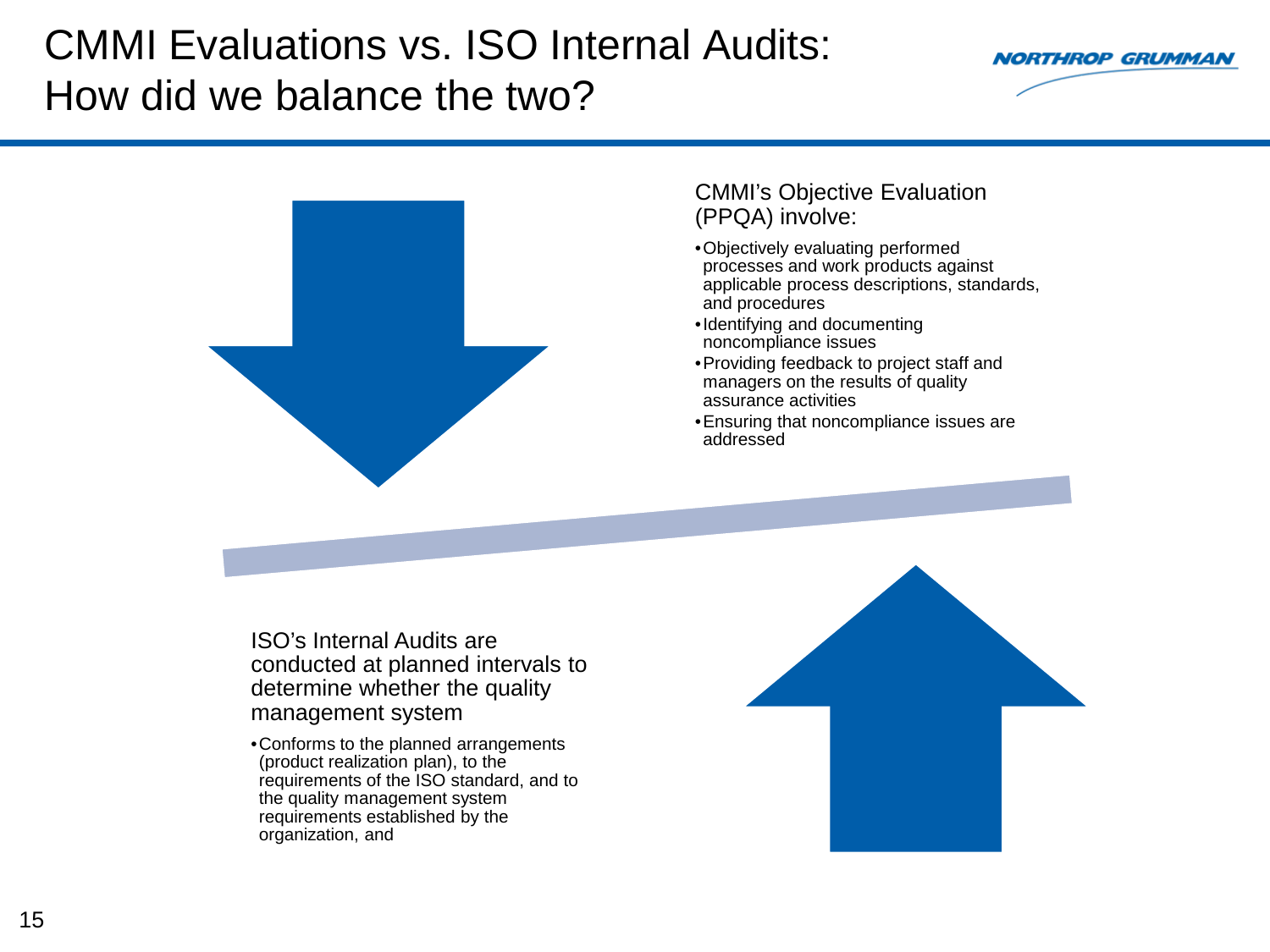## CMMI Evaluations vs. ISO Internal Audits: Internal Audit Effectiveness



- Performs approximately 400 internal audits a year across the Baltimore campus covering programs, functional organizations, engineering disciplines and laboratories. • Ensures compliance to IEP. • Satisfies CMMI Process and Product Quality Assurance practices and ISO internal auditing requirements. • Satisfies GP 2.9 across the **N&MSD** CMMI Process Areas. **Baltimore, MD Sykesville (PCS) N&MSD Sykesville (FSSO) PAP Troy Hill (SPS) L&SPSD Troy Hill (PAP) PAP Huntsville, AL L&SPSD Woodland Hills, CA Azusa, CA NSD Sunnyvale, CA ISRSD Boulder, CO**<br> **ISRSD** Colorado Springs, CO<sup>&SPSD</sup> Morwalk, CT **ISRSD Apopka, FL TSD Melbourne, FL ISRSD Rolling Meadows, IL Annapolis, MD N&MSD NSD Colorado Springs, CO Charlottesville, VA N&MSD Cincinnati, OH L&SPSD Melville, NY N&MSD Buffalo, NY L&SPSD ISRSD**
- **IAE Reporting Sites**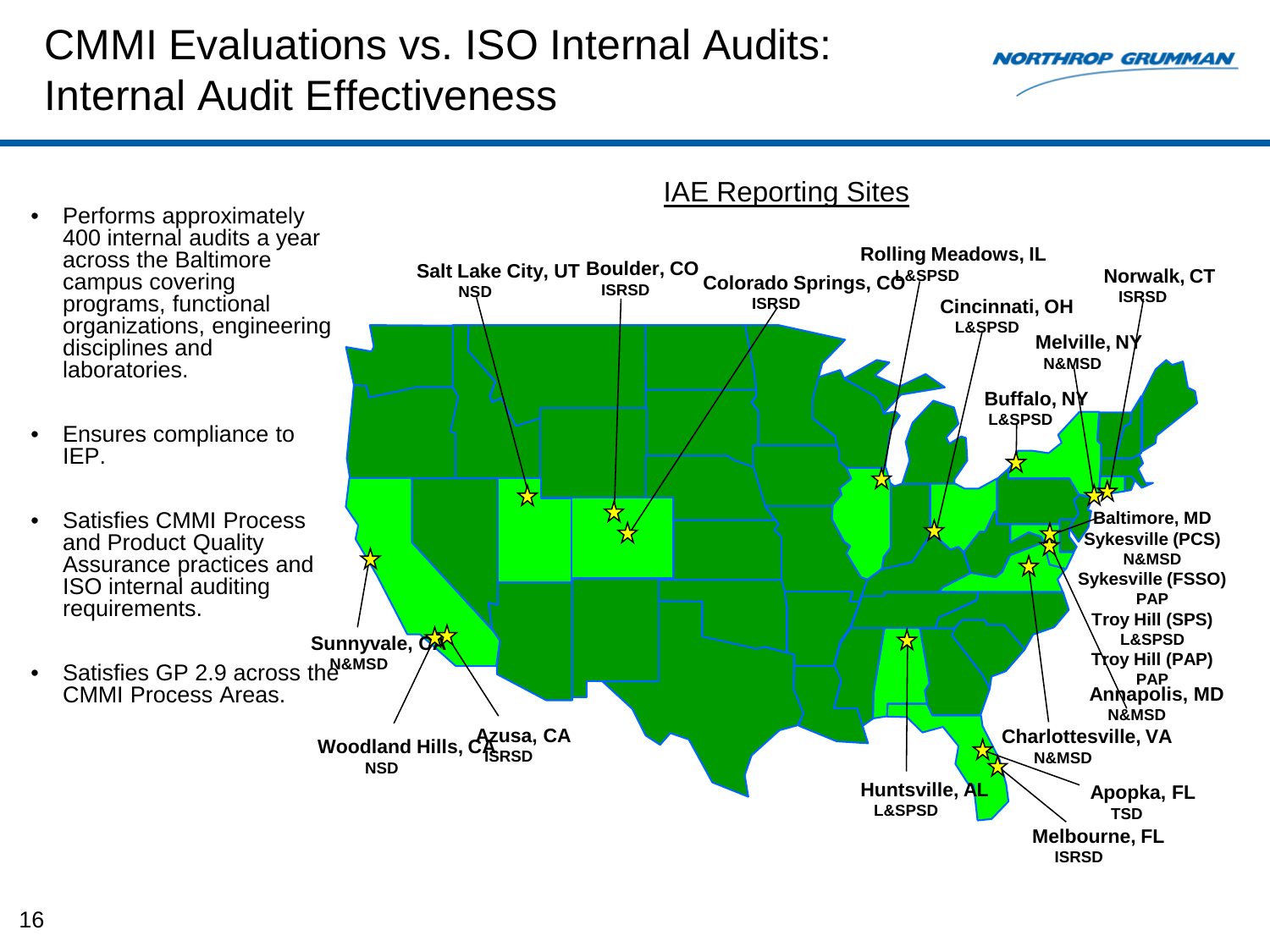#### CMMI Evaluations vs. ISO Internal Audits: IAE Timeline – Implementation & Baseline



| ES launched initiative to<br>evaluate and restructure<br>its Internal Quality Audit<br>function to focus more<br>on risk areas as opposed<br>Criteria established for<br>to only emphasizing<br>measuring incorporation<br>ISO/AS/TickIT<br>of each recommendation<br>certification |  | Reviewed campus<br>internal audit schedules<br>for incorporation of<br>recommendations;<br>Provided feedback<br>(including requests for<br>objective evidence) |                                                  |
|-------------------------------------------------------------------------------------------------------------------------------------------------------------------------------------------------------------------------------------------------------------------------------------|--|----------------------------------------------------------------------------------------------------------------------------------------------------------------|--------------------------------------------------|
| 2008                                                                                                                                                                                                                                                                                |  | 2009                                                                                                                                                           | continued                                        |
|                                                                                                                                                                                                                                                                                     |  |                                                                                                                                                                |                                                  |
| Cross-campus Kaizen<br>events held to identify                                                                                                                                                                                                                                      |  | Requested each division<br>to begin to incorporate                                                                                                             | Capture baseline scoring                         |
| weaknesses in ES<br>Internal Audit Program;                                                                                                                                                                                                                                         |  | enhancements into audit<br>programs                                                                                                                            | Determine program<br>strengths and<br>weaknesses |
| 8 recommended<br>enhancements identified                                                                                                                                                                                                                                            |  | Dashboard metrics<br>established for reporting<br>status                                                                                                       |                                                  |

Incorporation of recommended enhancements = improvement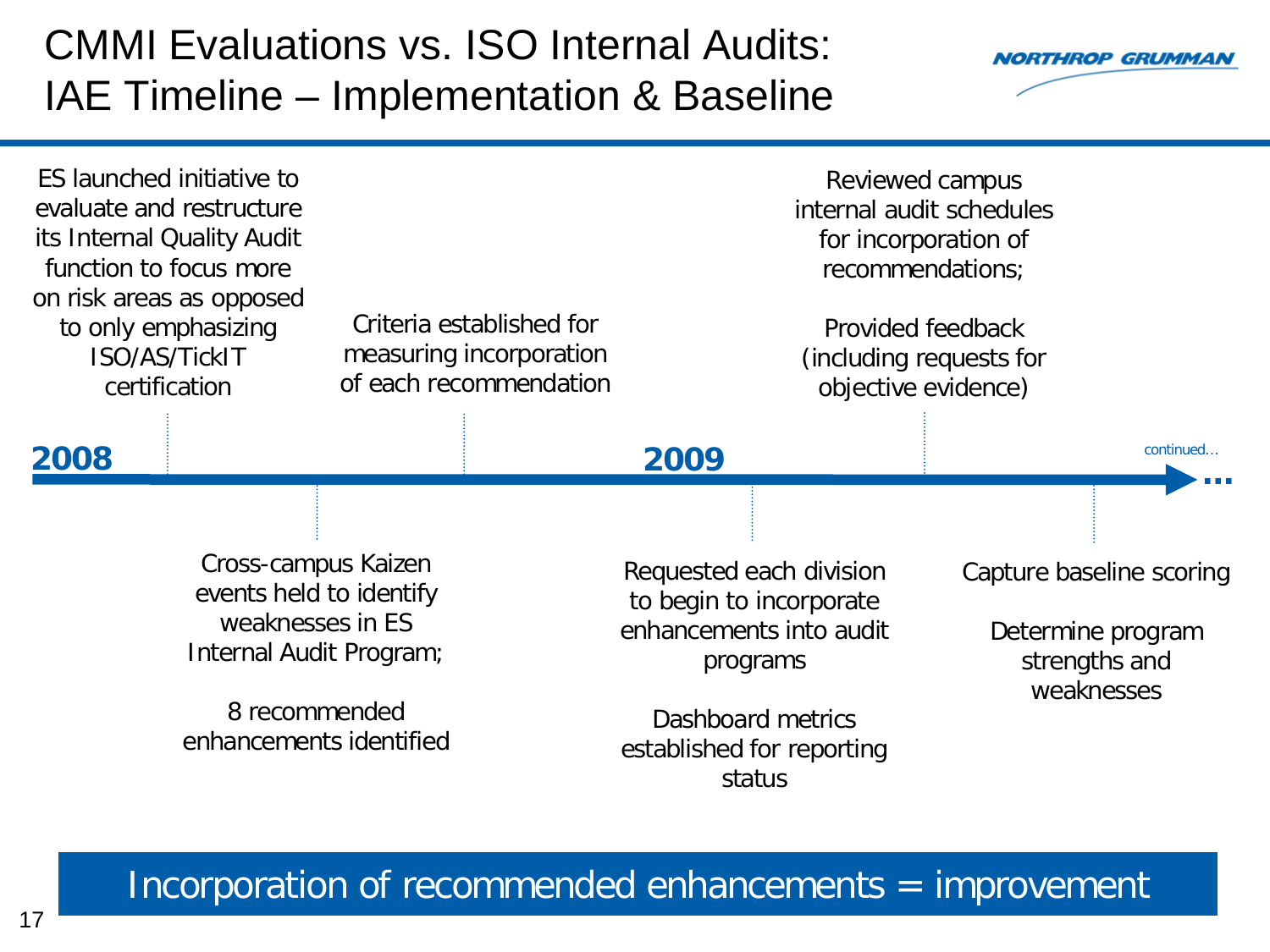### CMMI Evaluations vs. ISO Internal Audits: IAE Timeline – Implementation & Baseline (cont.)



| Revised program for<br>more emphasis on<br>execution and<br><i>improvement</i> | Begin quarterly Sector<br>visibility and reporting<br>using revised scoring | AE metric added<br>to Sector<br><b>Operating Factors</b>                |                                              |
|--------------------------------------------------------------------------------|-----------------------------------------------------------------------------|-------------------------------------------------------------------------|----------------------------------------------|
| Incorporated new<br>divisions structure<br>Revised scoring process<br>2010     | methodology<br>end of<br>Jun Sep Dec                                        | Report measured<br>data to higher<br>level management<br>end of<br>2010 | end of end of<br>end of<br>2011, 2012, 2013, |
| Request 2010 schedules<br>end of April                                         | Collect,<br>analyze, and<br>interpret KPI<br>data                           | <b>Measure Effectiveness</b>                                            | <b>Generate KPIs</b><br>and objectives       |

#### Formal AE Implementation & Measurement

**…**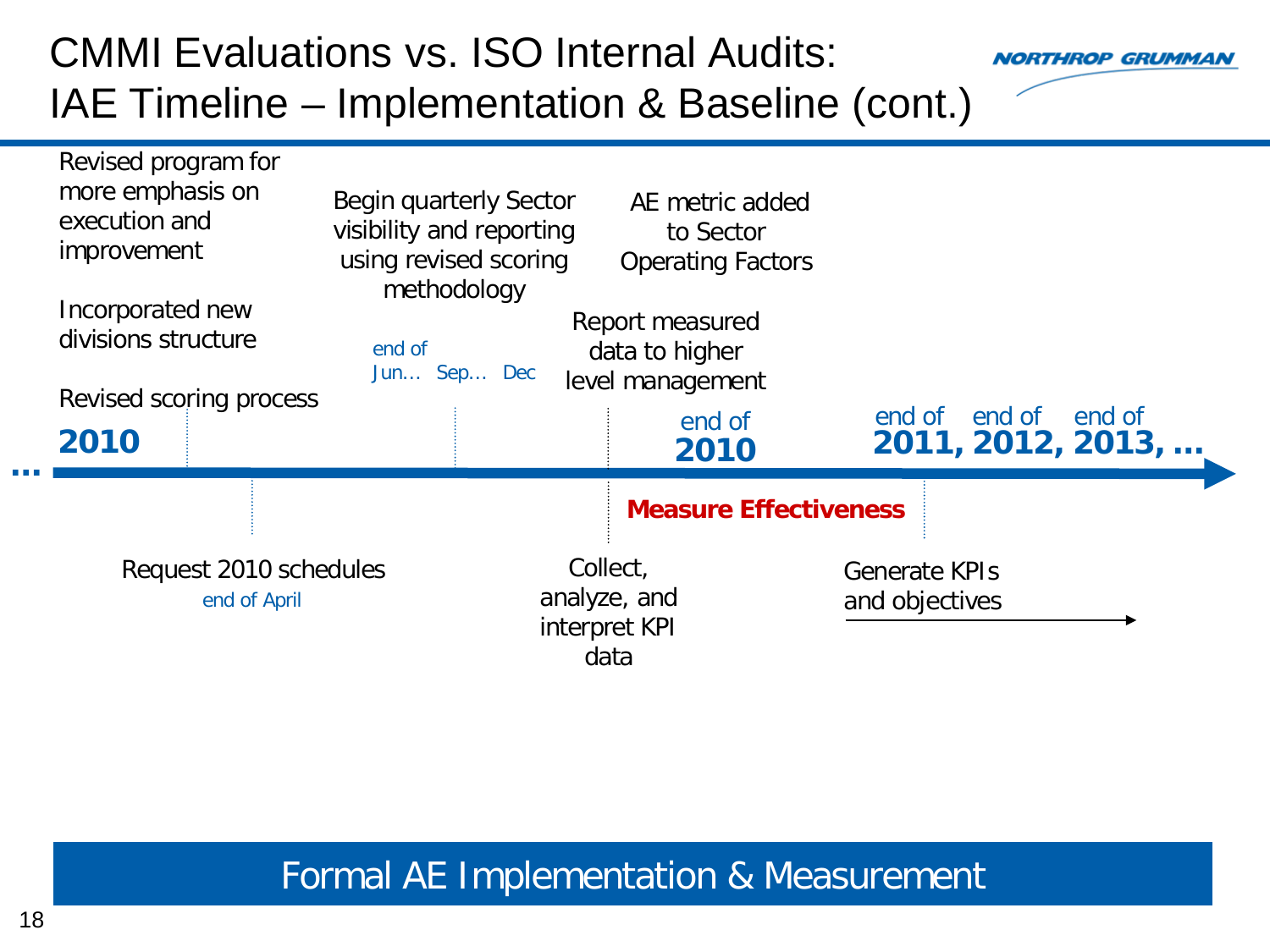#### CMMI Higher Level Management Reviews vs. ISO Top Management Review (1 of 2)





#### CMMI's Higher Level Management Reviews :

provide higher level management with appropriate visibility into the process. Different managers have different needs for information about the process. These reviews help ensure that informed decisions on the planning and performing of the process can be made. Therefore, these reviews are expected to be both periodic and event driven.

ISO Top Management Review:

Top management shall review the organization's quality management system, at planned intervals, to ensure its continuing suitability, adequacy and effectiveness. This review shall include assessing opportunities for improvement and the need for changes to the quality management system, including the quality policy and quality objectives.

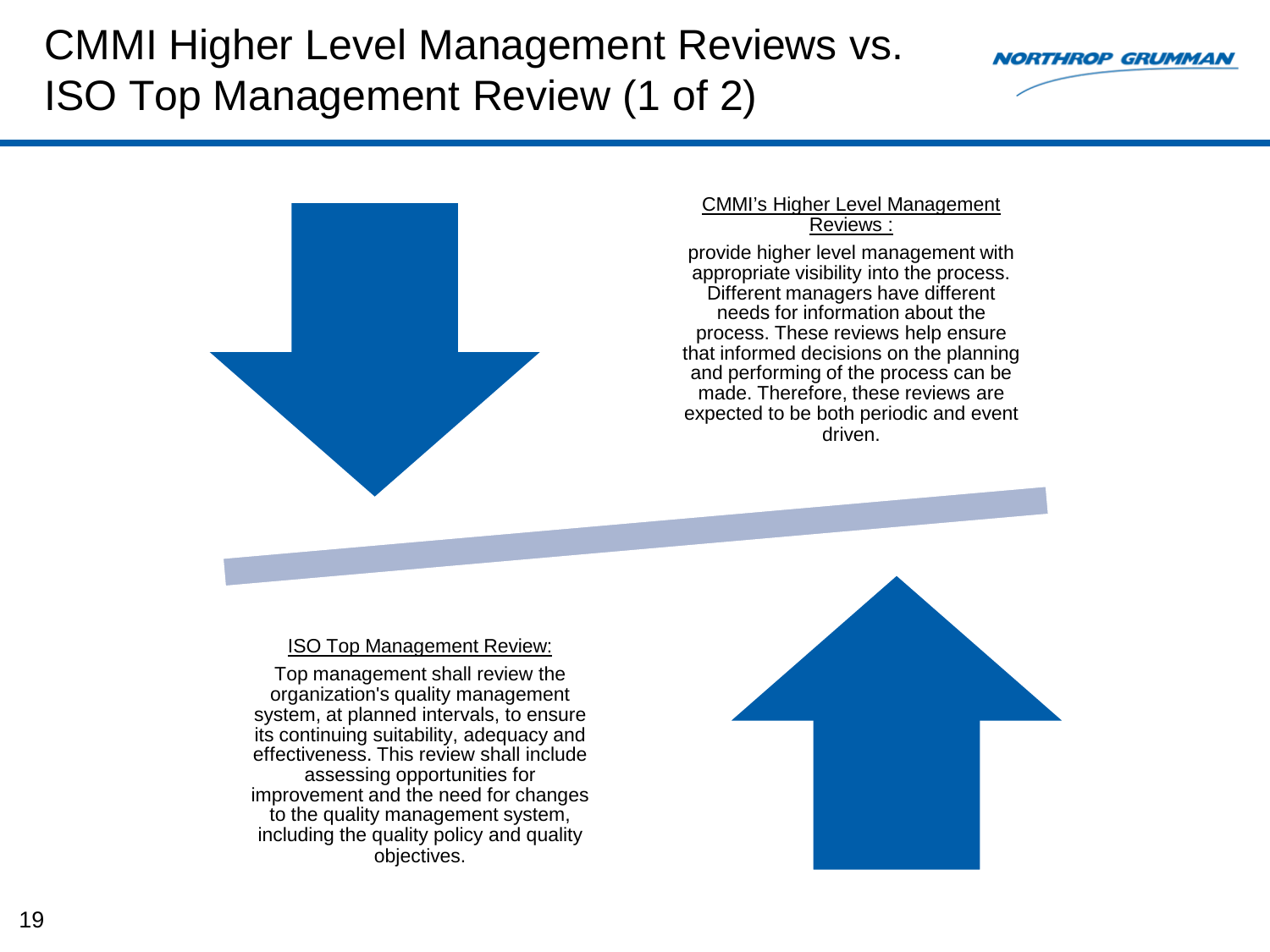#### CMMI's Higher Level Management Reviews vs. ISO's Top Management Review (2 of 2)



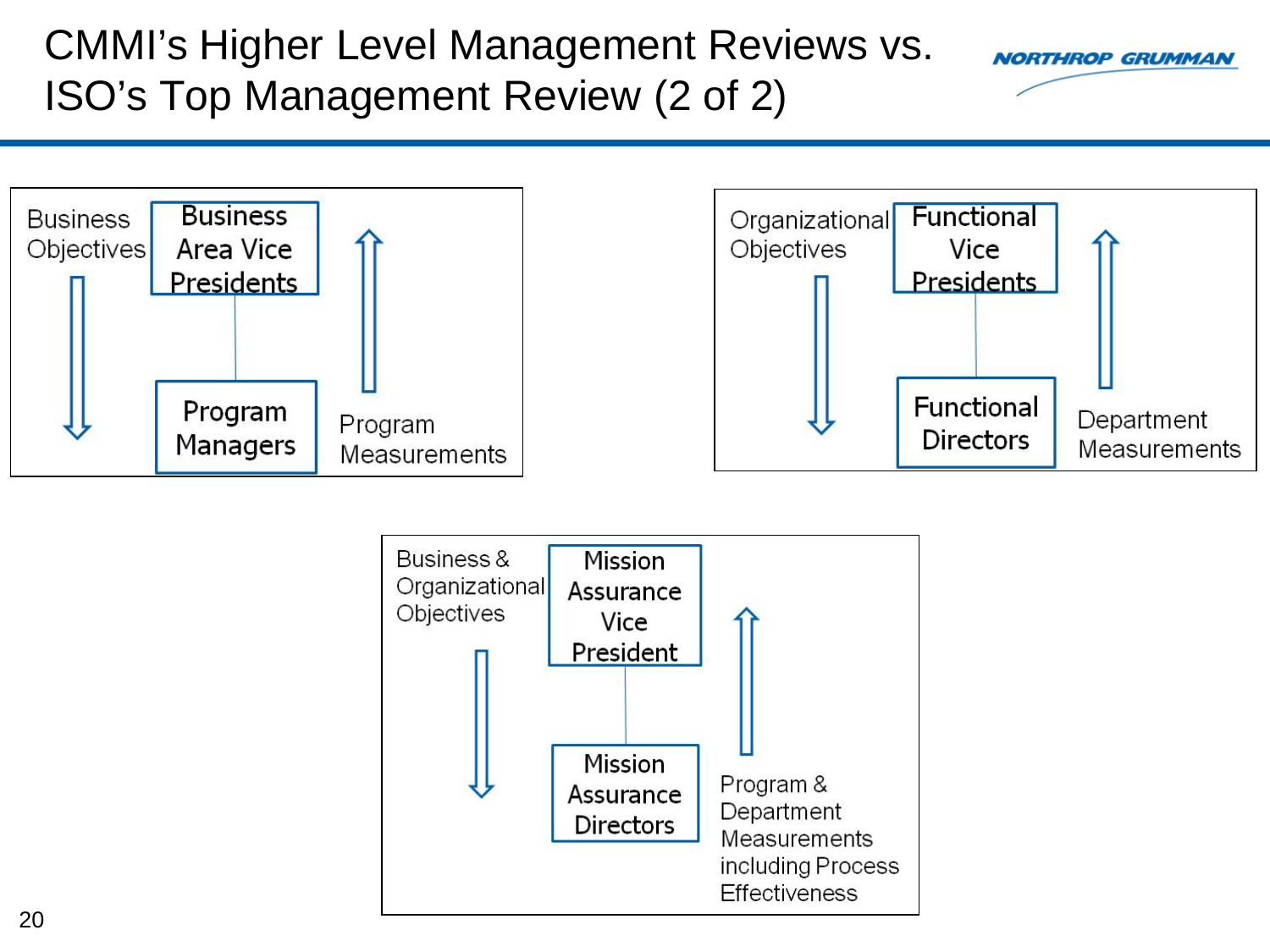# Steps to Developing a Multi-Standard Compliant Organizational Process

*NORTHROP GRIJMMA* 

- 1. Assess the various process architectures/frameworks and decide which is best for your organization.
- 2. Identify the major process elements that comprise your organizational process.
	- Consider the Process Areas of CMMI, but don't overlook other important elements that may be significant to your business.
	- Consider the needs of the various disciplines required for your business.
	- Develop a process "model" identifying the order of execution of the process elements. *Note: there maybe more than one order required. Each discipline may have a more detailed process "model"..*
- 3. For each process element, identify the most stringent standard.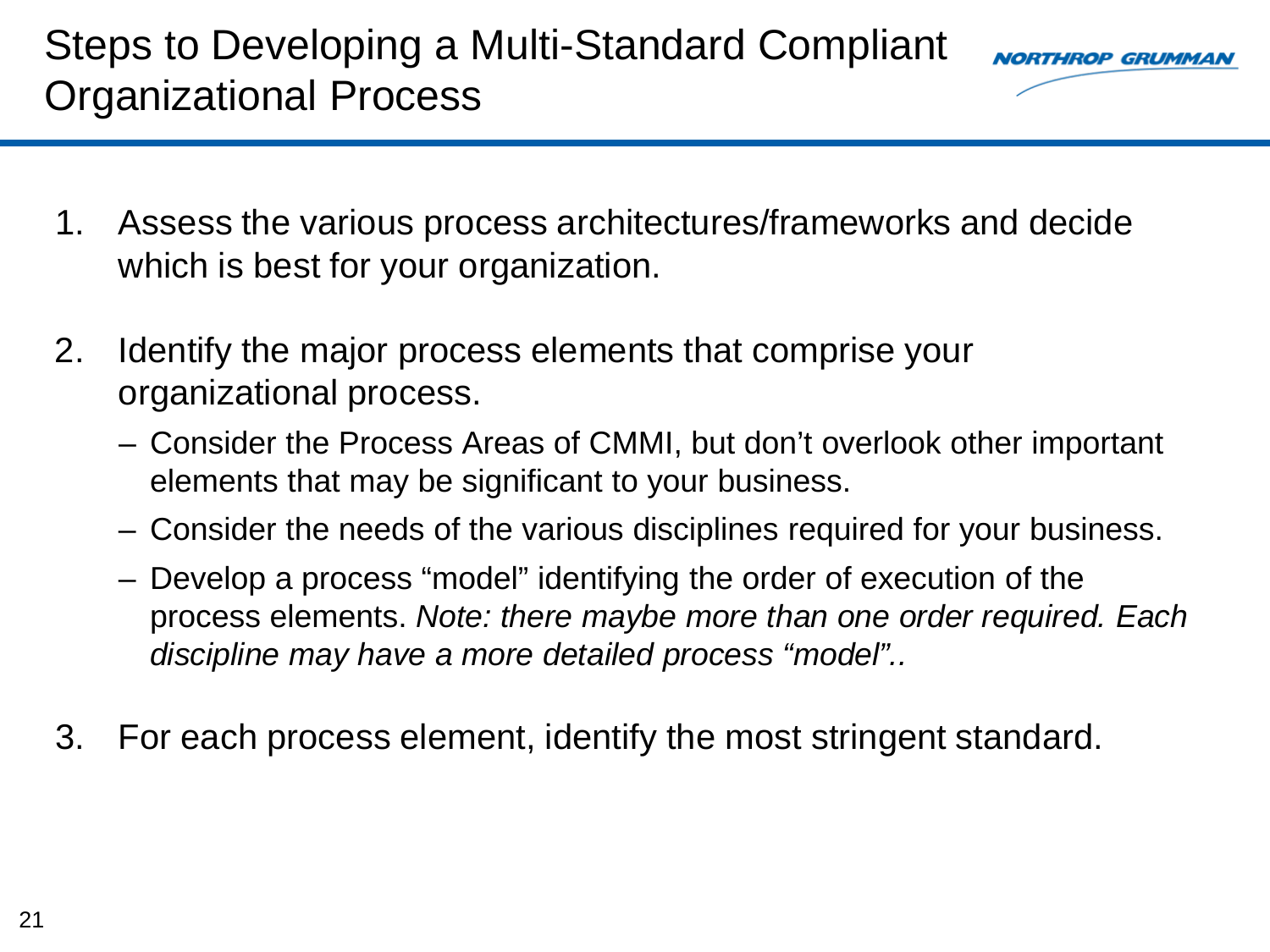### Steps to Developing a Multi-Standard Compliant Organizational Process



- 4. Develop the process element description to meet the requirements of the most stringent standard.
	- Attempt to retain, or slightly modify when necessary, the current practices that are working for the organization.
	- Develop new process only when absolutely necessary to comply. *Note: we don't recommend doing other process improvements at the same time.*
	- Build a matrix or equivalent identifying how compliance is achieved.
	- Include the appropriate process user representatives in the review activities.
	- Resolve discovered issues.
- 5. Validate that compliance is achieved.
	- Include an expert of the standard and quality.
	- Resolve discovered issues. Resolution may require further review by the process user representation.
- 6. Check to see if the other applicable standards are also achieved.
- 7. Integrate the process elements. Consistent with the process "model"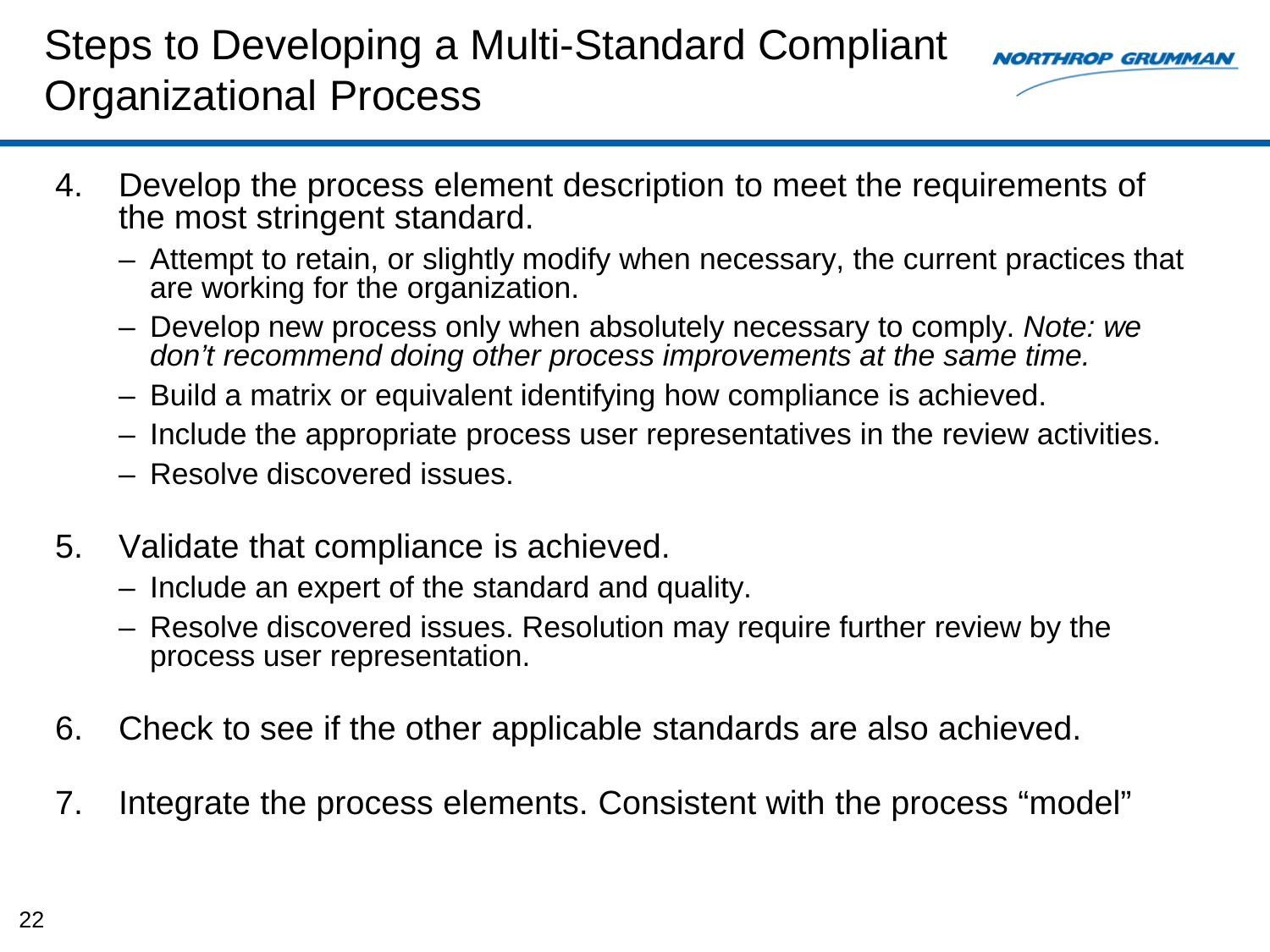# Steps to Developing a Multi-Standard Compliant Organizational Process



- 8. Check to see if the other applicable standards are also achieved.
	- If not, amend the process element description appropriately ensuring that compliance to the detailed standard is not lost.
	- Build matrices or equivalents identifying how compliance is achieved. *Note: each standard will have its own matrix or equivalent.*
	- Include the process user, the standard expert, and quality in the review activities.
- 9. Integrate the process elements. Consistent with the process "model":
	- Ensure that the inputs to each process element are in fact created by another process or available from a library, reference, or storage.
	- Ensure that the outputs from each process element supports follow-on activities or challenge its need.
	- If the integration drives changes to the process element, ensure the applicable compliances are sustained and update the compliance matrices as required.
		- Standard experts, process users and quality should participate in the review of changes as required.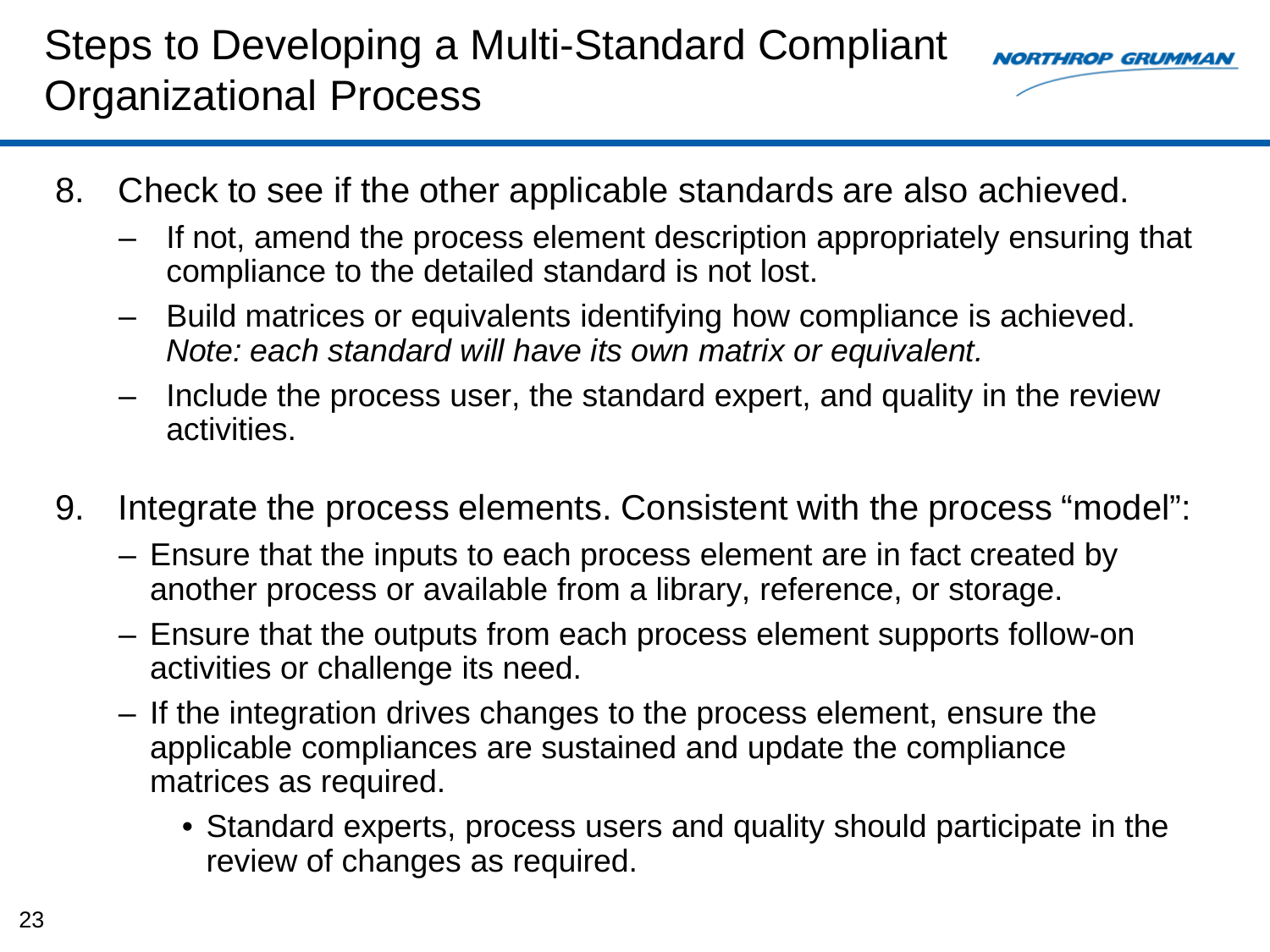



- Rank compliance standard in order of importance to your business
- Leverage similarities between the standards
- Think Organizationally